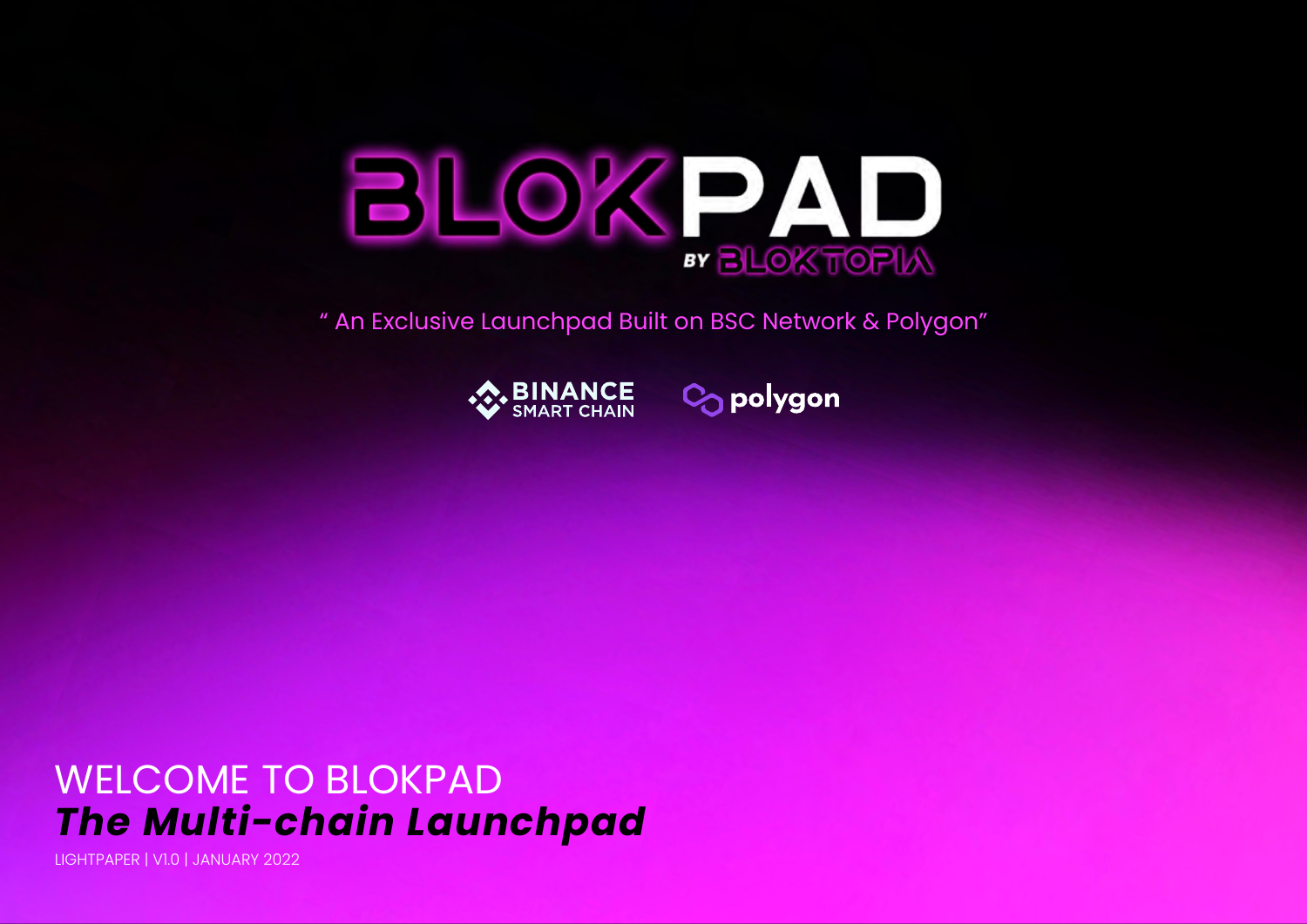



# **BLOKPAD What is \$BPAD & Background to the Launch**

\$BPAD has been created following the successful launch of the first IDO on BlokPad - Project SIDUS. In launching the project, the Blok team encountered numerous hurdles, costs and questions from the community.

We therefore decided to set up **\$BPAD** so we could continue with the offering to both Bloktopians and Non Bloktopians and bring some of the most successful crypto projects to market. The small raise will help to facilitate running costs of development, marketing, customer service and recruitment costs to run the BlokPad platform. This will mean no fees will be charged to participants on both BlokPad VIP and ESSENTIAL.

A key aspect of the BPAD ecosystem is that it will offer attractive APY staking rewards as well as access to exclusive launchpad projects.

**\$BPAD** is also being bought to the community on the Binance Smart Chain. The Proof of Staked Authority (PoSA) has made transaction times faster and more importantly considerably cheaper which is one of the main reasons \$BPAD is being launched.

#### **Be part of a community that builds and creates the future projects of crypto.**

O COMING SOON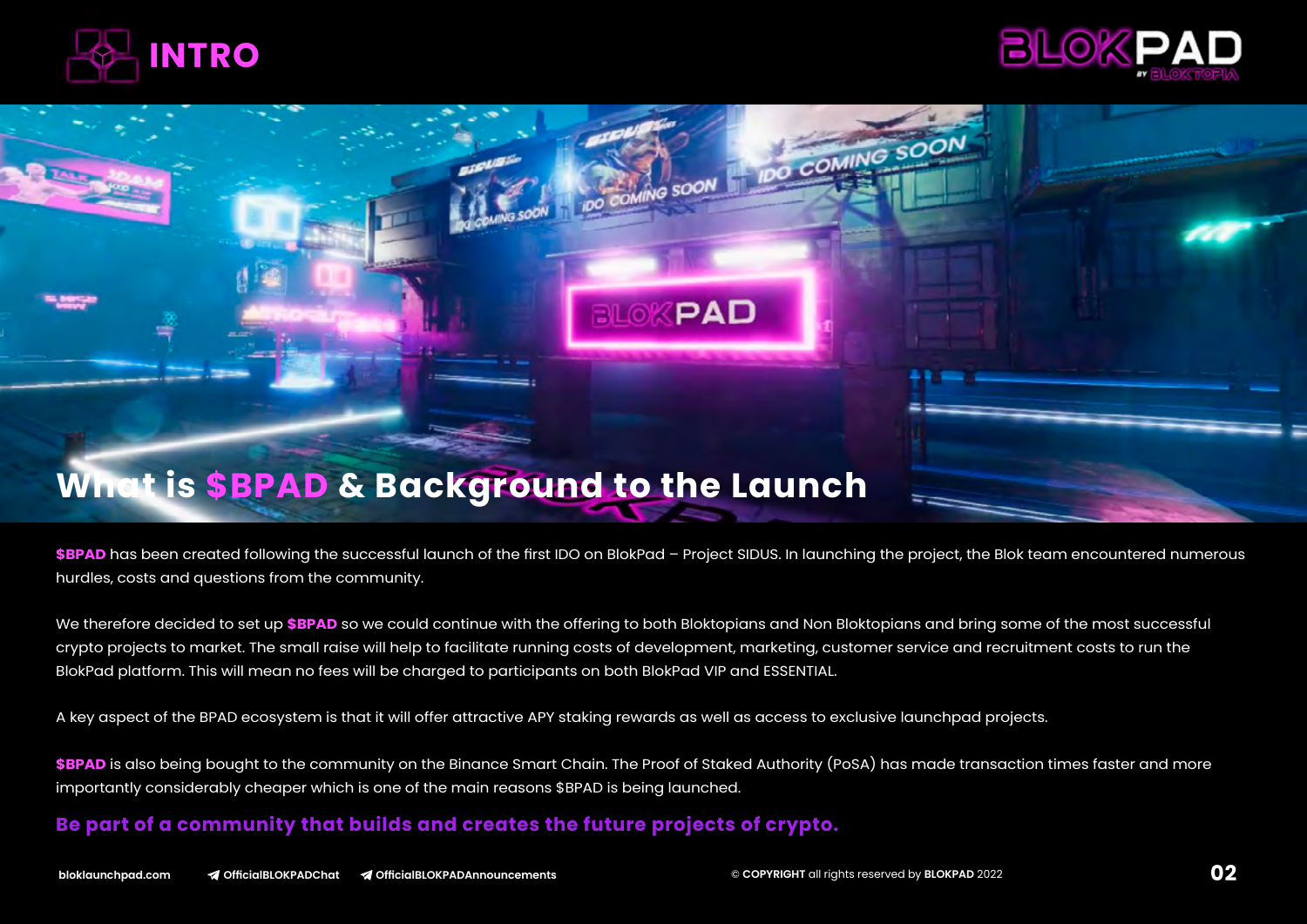## **VIP & ESSENTIAL**



## *A TOKENISED MULTI-CHAIN LAUNCHPAD AVAILABLE FOR*

## *VIP / / \$BLOK*

#### *WHAT IS BLOKPAD VIP?*

BLOKPAD VIP will be an incubation and IDO launchpad service for elite projects. The staking token for allocation in BLOKPAD VIP will be *\$BLOK*. This will be done via the Polygon Network (POLY).

## *ESSENTIAL / / \$BPAD*

#### *WHAT IS BLOKPAD ESSENTIAL?*

Blokpad ESSENTIAL will be launchpad service for any project wishing to launch. The staking token for allocation in BlokPad ESSENTIAL will be *\$BPAD*. This will be done via the Binance Smart Chain Network (BSC).



### **BLOKPAD**

#### **New Launchpad On The BLOK**

The Ultimate Launchpad for Bloktopians

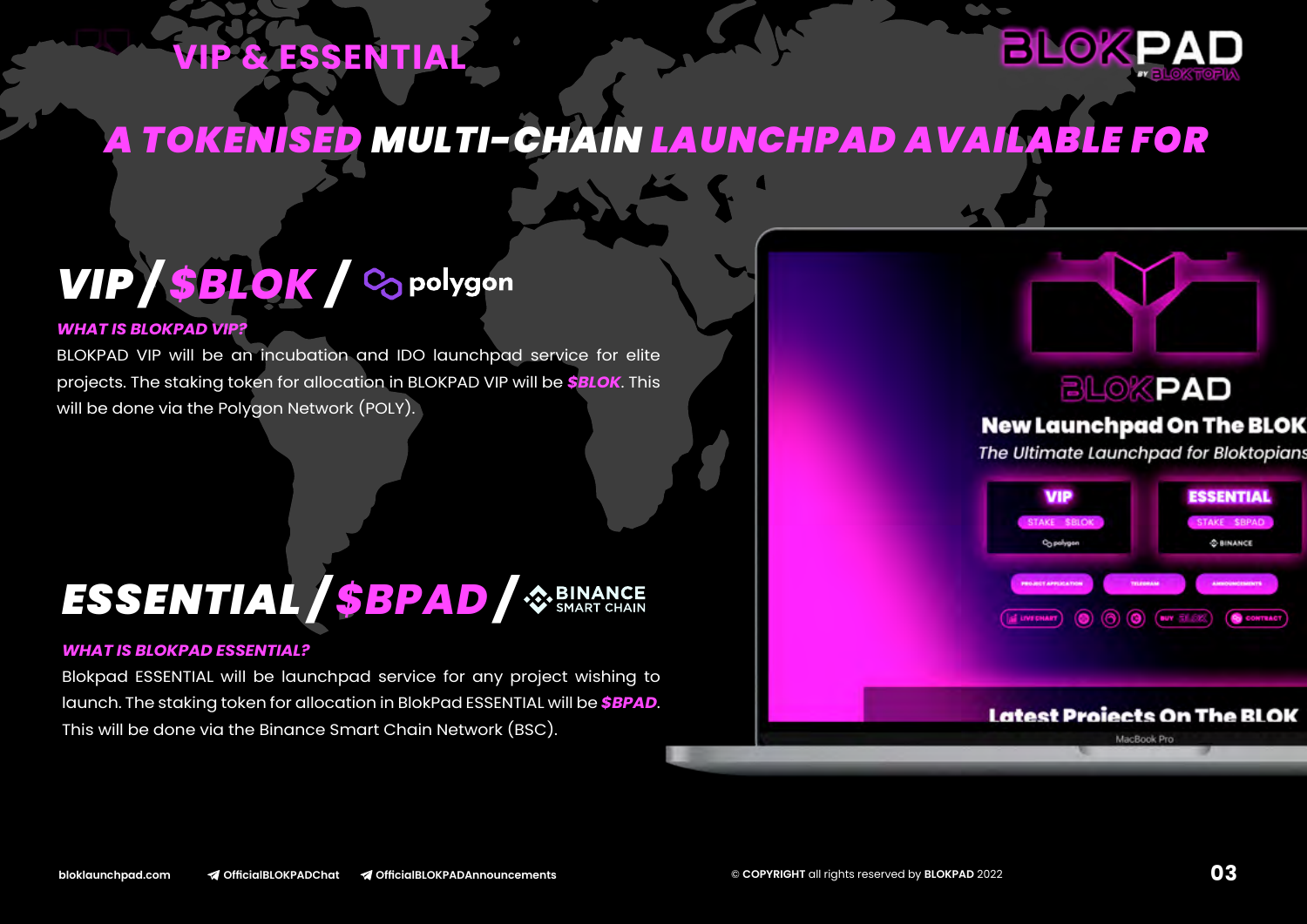





15th November BlokPad were delighted to announce the launch of their first IGO - Project SIDUS.

SIDUS is developing an AAA-level, NFT and RPG game, applying WebGL technology to it, which is something that's never been done on this scale before, to create a new generation of gaming.

BlokPad secured an allocation of \$500,000 for the Bloktopia community and the project sold out immediately. A Tier 9 Allocation of \$736 secured a participant 204,550 Sidus Tokens and 2,045 Senate Tokens. At today's prices of \$0.116 for Sidus Token and \$3.10 for Senate Token, the full allocation is worth \$30,066 which increase on your investment of 41x.

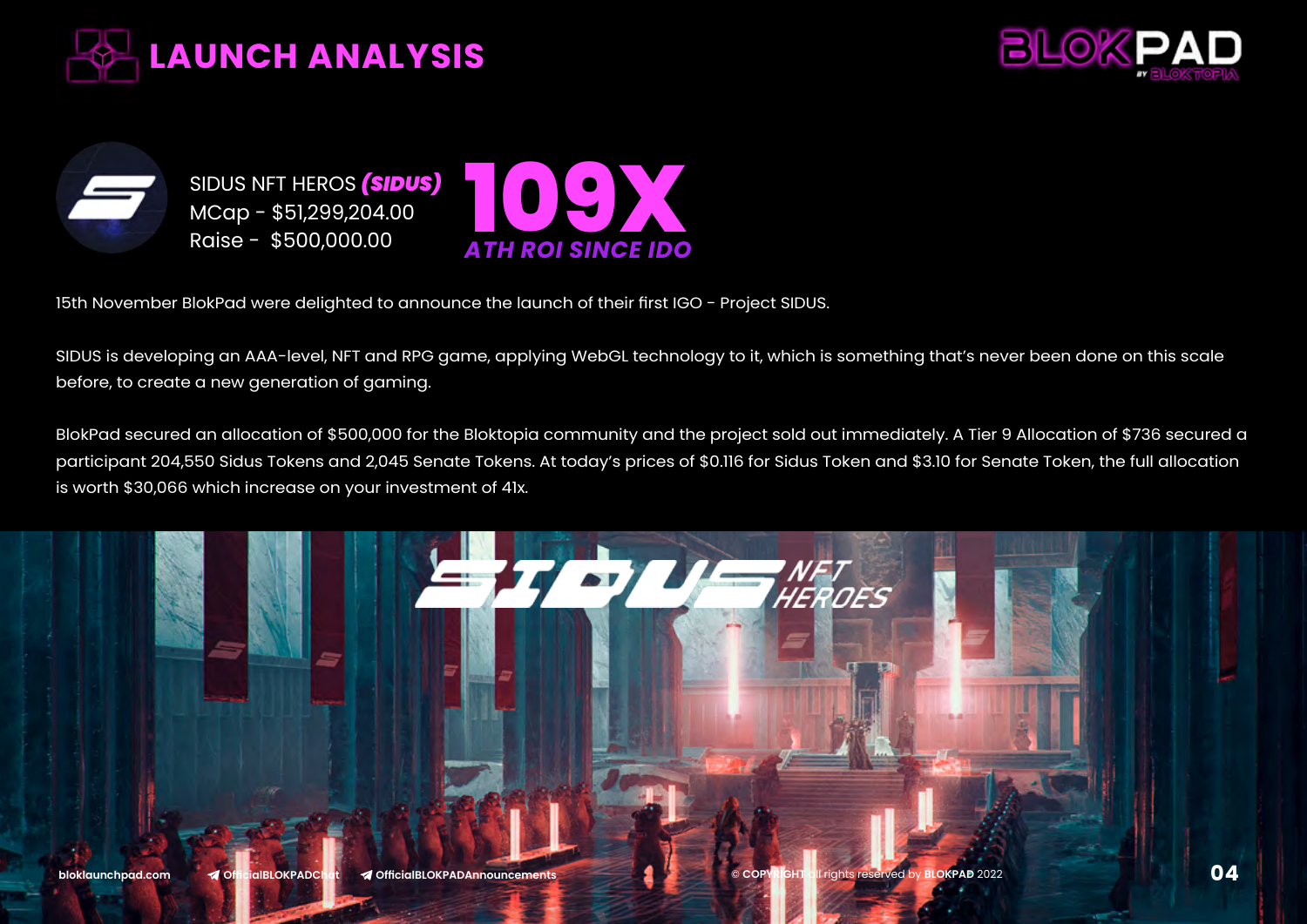







## **Top 20 Best Performing IDO in 2021**



## **BROUGHT TO YOU BY THE BLOKTOPIA TEAM**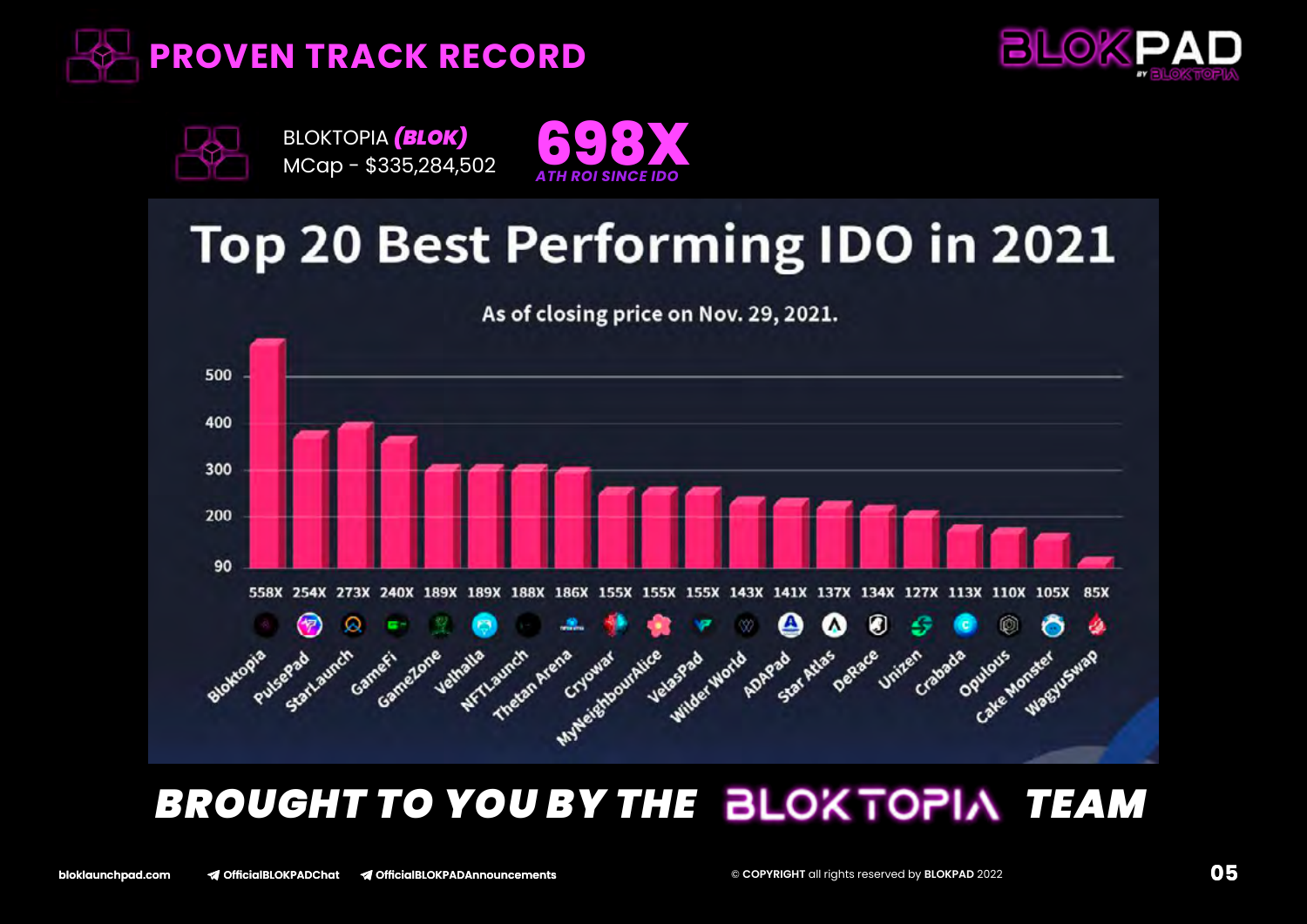



With access to some of the most well-known and respected crypto projects in the world. BlokPad will be able to leverage these existing relationships to give stakeholders unbelievable foundations and potential earning opportunities.

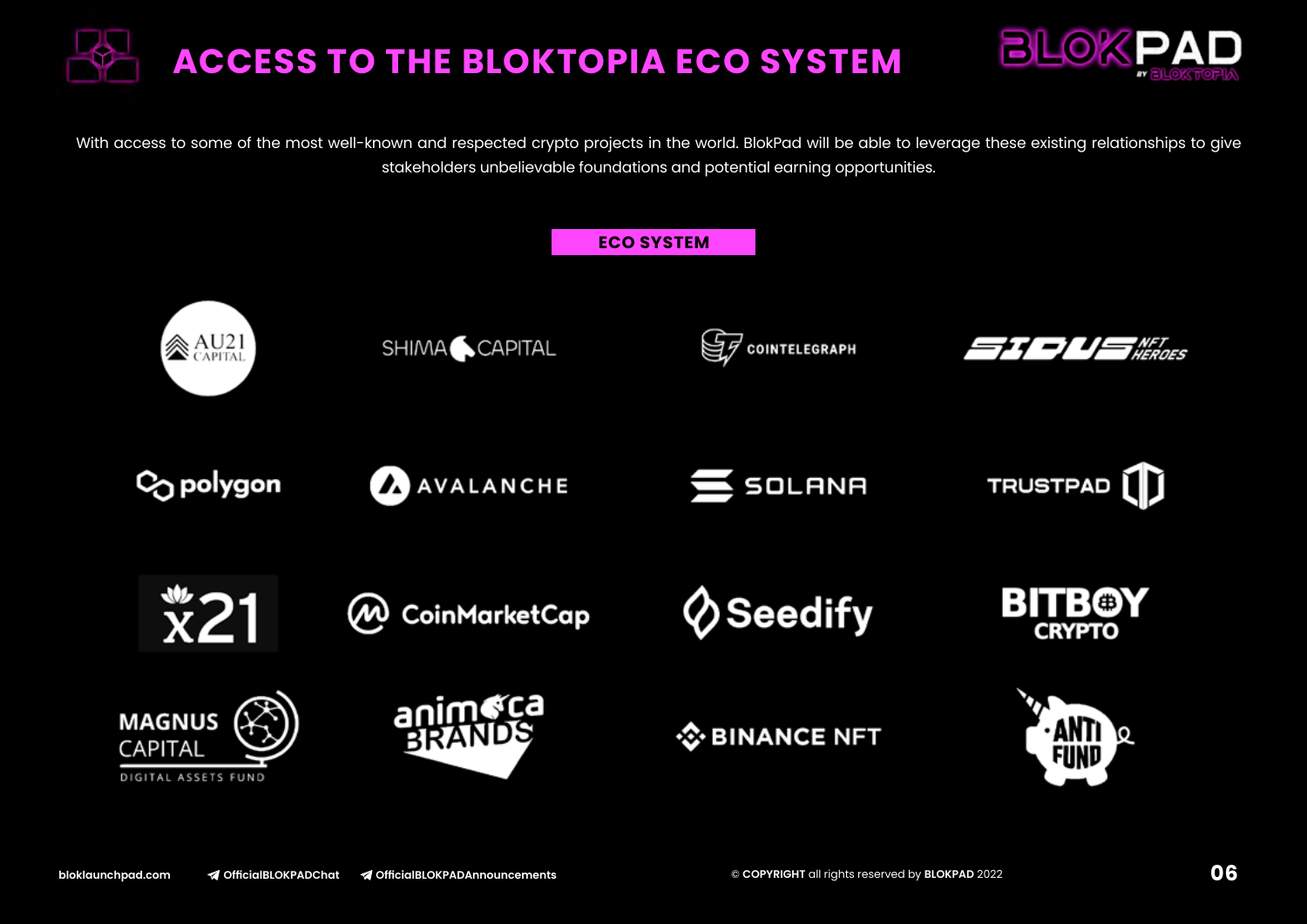



| Token Name            | <b>Total Supply</b> | <b>Initial Circulating Supply</b> |                    | <b>Initial Market Cap</b>           |                               |
|-----------------------|---------------------|-----------------------------------|--------------------|-------------------------------------|-------------------------------|
| <b>BPAD</b>           | 7,500,000,000       | 243,750,000                       |                    | \$304,688*<br><b>Early Adopters</b> |                               |
|                       |                     |                                   |                    |                                     | <b>Seed Round</b>             |
| <b>ROUND</b>          | TOKENS              | <b>SUPPLY</b>                     | <b>TOKEN PRICE</b> | <b>RAISE</b>                        | <b>Private Round</b>          |
| <b>Early Adopters</b> | 375,000,000         | 5%                                | \$0,00030          | \$112,500                           | <b>Public sale</b>            |
| Seed                  | 375,000,000         | 5%                                | \$0,00070          | \$262,500                           | Airdrop                       |
| <b>Private Sale</b>   | 375,000,000         | 5%                                | \$0,00100          | \$375,000                           | Team                          |
| Public Sale           | 675,000,000         | 9%                                | \$0,00125          | \$843,750                           | Treasury                      |
| Total                 | 1,800,000,000       | 24%                               |                    | \$1,593,750                         | Staking<br>Exchange Liquidity |

#### *SUMMARY VESTING PERIOD***s**

|                       | Allocation | Vestina                                                                                     |
|-----------------------|------------|---------------------------------------------------------------------------------------------|
| <b>Early Adopters</b> | 5%         | 7.5% at listing, 7.5% distribution 2, 3, 4, 5, 6, 7, 8, 9, 10, 11 & 12, 10% distribution 13 |
| Seed Round            | 5%         | 7.5% at listing, 7.5% distribution 2, 3, 4, 5, 6, 7, 8, 9, 10, 11 & 12, 10% distribution 13 |
| <b>Private Round</b>  | 5%         | 7.5% at listing, 7.5% distribution 2, 3, 4, 5, 6, 7, 8, 9, 10, 11 & 12, 10% distribution 13 |
| Public sale           | 9%         | 12.5% at listing, 12.5% distribution 2, 3, 4, 5, 6, 7 & 8                                   |
| Airdrop               | 1%         | 100% at TGE                                                                                 |
| Team                  | 15%        | Unlocked in month 6, linearly released in 12 months                                         |
| Treasury              | 15%        | Unlocked as needed                                                                          |
| Stakina               | 40%        | Rewards given from launch                                                                   |
| Exchange Liquidity    | 5%         | 100% at TGE                                                                                 |